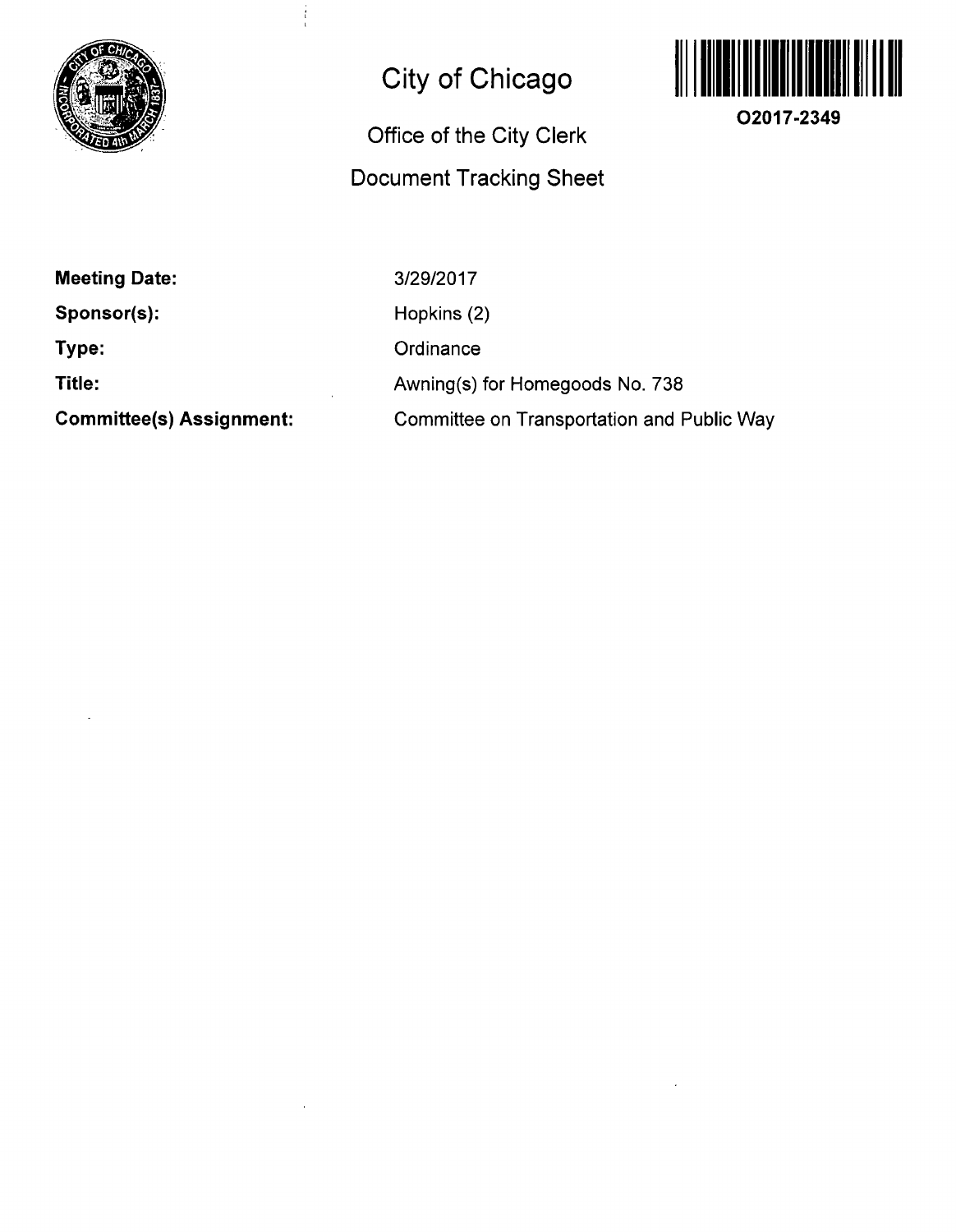**ORDINANCE** HOMEGOODS #738 Acct. No. 342224 - 4 Permit No. 1123564

Be It Ordained by the City Council of the City of Chicago:

SECTION 1. Permission and authority are hereby given and granted to HOMEGOODS #738, upon the terms and subiect to the conditions of this ordinance to construct, install, maintain and use five (5) Awning(s) projecting over the public right-of-way adjacent to its premises known as 1840 N. Clybourn Ave..

Said Awning(s) at N.Clybourn Avenue measure(s):

One (1) at fifteen point five eight (15.58) feet in length, and four point five eight (4.58) feet in width for a total of seventy-one point three six (71.36) square feet.

Two (2) at seventeen point three three (17.33) feet in length, and five point zero eight (5.08) feet in width for a total of one hundred seventy-six point zero seven (176.07) square feet.

One (1) at sixteen point six seven (16.67) feet in length, and four point eight three (4.83) feet in width for a total of eighty point five two (80.52) square feet.

One (1) at six point nine two (6.92) feet in length, and one point seven five (1.75) foot in width for a total of twelve point one one (12.11) square feet.

The location of said privilege shall be as shown on prints kept on file with the Department of Business Affairs and Consumer Protection and the Office of the City Clerk.

Said privilege shall be constructed in accordance with plans and specifications approved by the Zoning Department -Signs.

This grant of privilege in the public way shall be subject to the provisions of Section 10-28-015 and all other required provisions of the Municipal Code of Chicago.

The grantee shall pay to the City of Chicago as compensation for the privilege #1123564 herein granted the sum of one hundred seventy-five (\$175.00) per annum in advance.

A 25% penalty will be added for payments received after due date.

The permit holder agrees to hold the City of Chicago harmless for any damage, relocation or replacement costs associated with damage, relocation or removal of private property caused by the City performing work in the public way.

Authority herein given and granted for a period of five (5) years from and after Date of Passage

**Alderman** 

Brian Hopkins 2nd Ward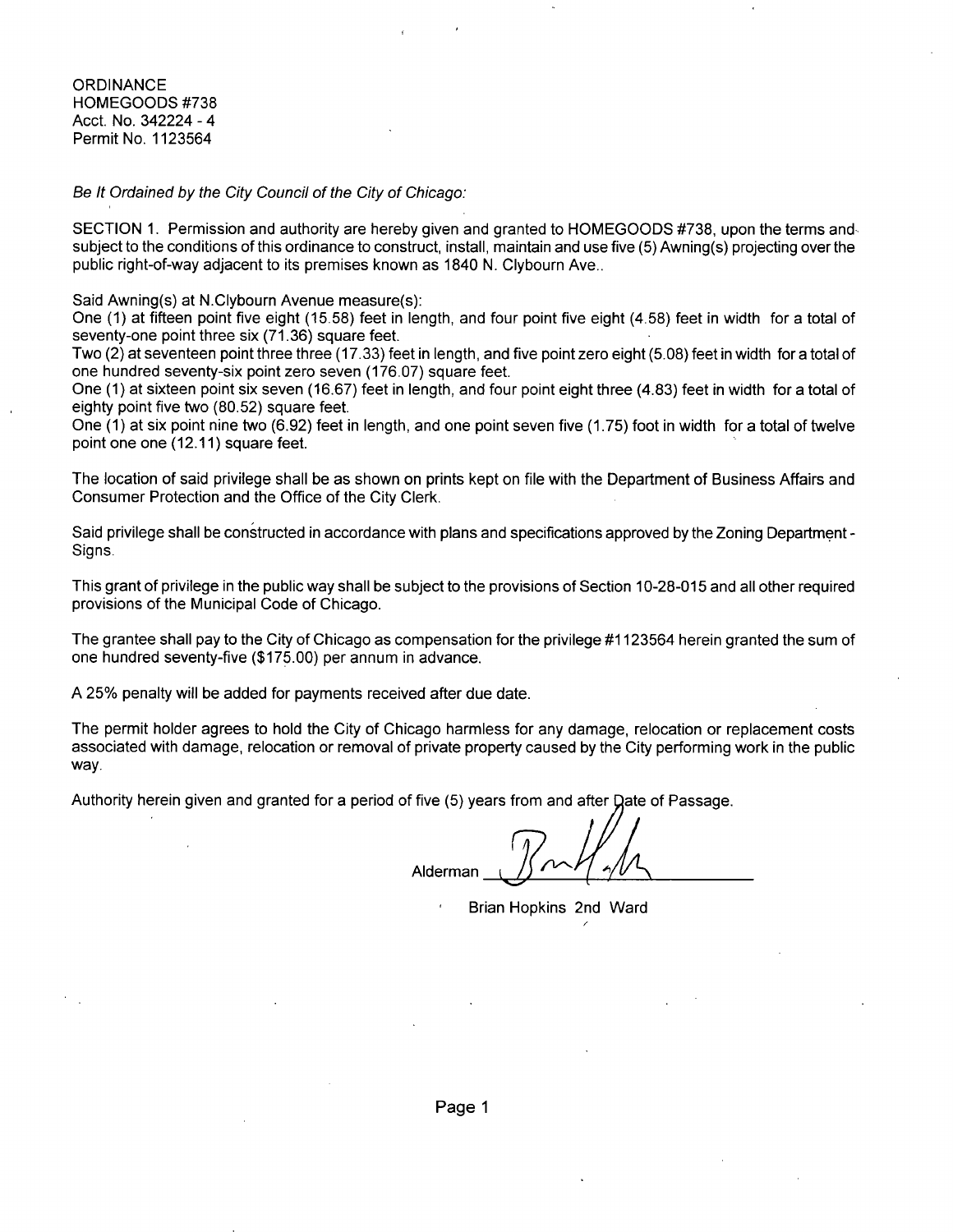$\ddot{\phantom{a}}$ 

 $\ddot{\phantom{a}}$ 



 $\sqrt{1}$  scale

 $\ddot{\phantom{0}}$ 

 $\Delta$